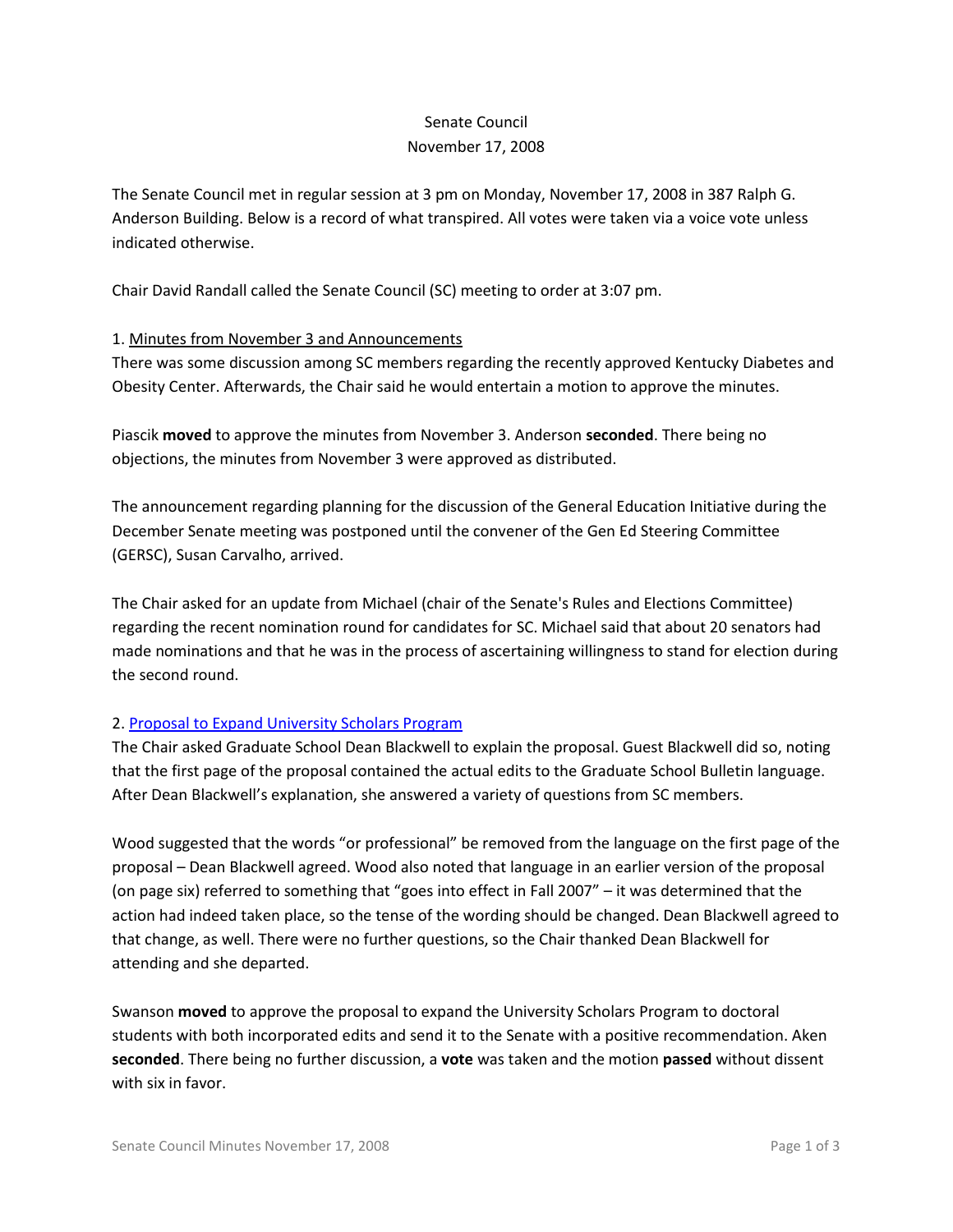## 3. [Request for Rule Waiver:](http://www.uky.edu/USC/New/files/RWA%20Waiver%20PB-80.pdf) *Senate Rules 5.1.8.5.A.2*

The Chair explained that students were required to submit an application for a retroactive withdrawal to their dean's office within two years of the last day of classes for the semester for which the withdrawal was requested. The item before the SC was a request to waive that portion of the *Senate Rules* (*SR 5.1.8.5.A.2*) for student PB-80. There was some discussion among SC members regarding the request.

Piascik **moved** to waive *Senate Rule 5.1.8.5.A.2* ("two-year window") for student PB-80, so long as the case is heard by the Senate's Retroactive Withdrawal Appeals Committee by December 9, 2008. Anderson **seconded**. A **vote** was taken and the motion **passed** without dissent, with six in favor.

There was extensive discussion after the vote. The Chair said that anyone who voted in favor of the proposal had an opportunity to change their vote if so desired. No one indicated a desire to do so.

## 4. [Proposed Rule Change: Senate Rules 1.2.2.1 \("Elected Faculty Membership" -](http://www.uky.edu/USC/New/files/minutes20080924_CTS.pdf) CTS Apportionment)

The Chair invited Michael to explain the proposed change. Michael explained that the Senate's Rules and Elections Committee (SREC) codified the limitation on how clinical title series (CTS) faculty would be counted for apportionment purposes, up to 25%.

There was extensive discussion among SC members – some believed the proposed text meant one thing, and others believed the proposed text meant something different. The SC asked the SREC to revisit the proposed language to ensure it would be clear to everyone.

## 5. [Proposed Rule Change: Senate Rules 5.3.1.2 \("Prohibition of Duplicate Credit"\)](http://www.uky.edu/USC/New/files/minutes20080924_duplicate%20credit%20rule.pdf)

Michael explained that the only change was deleting the word "successfully." He noted that the intent of "successfully" was to describe completion of the course and receipt of any grade, but that many other individuals had understood "successfully" to mean receipt of a passing grade.

Piascik **moved** that the Senate Council approve the proposed change to *Senate Rules 5.3.1.2* and send the proposal to the Senate for a positive recommendation. Anderson **seconded**. There was brief discussion as to whether or not the proposal required Senate review, since there was no change to the original intent as approved by the Senate. It was subsequently agreed that Senate review was unnecessary. Piascik **revised her motion** to move that the Senate Council approve the proposed change to *Senate Rules 5.3.1.2* on behalf of the Senate. Anderson **did not object**. There being no further discussion, a **vote** was taken and the motion **passed** without dissent with seven in favor.

## December Senate Meeting: Gen Ed Planning

SC members engaged in a discussion with the GERSC convener, Susan Carvalho, regarding how best to organize the second reading discussion of the Learning Outcomes. The collegial discussion lasted quite awhile.

Ultimately, SC members agreed that the Learning Outcomes (LO), incorporating any revisions as of the November 17 "first reading" before the University Senate, should be sent to senators in late November